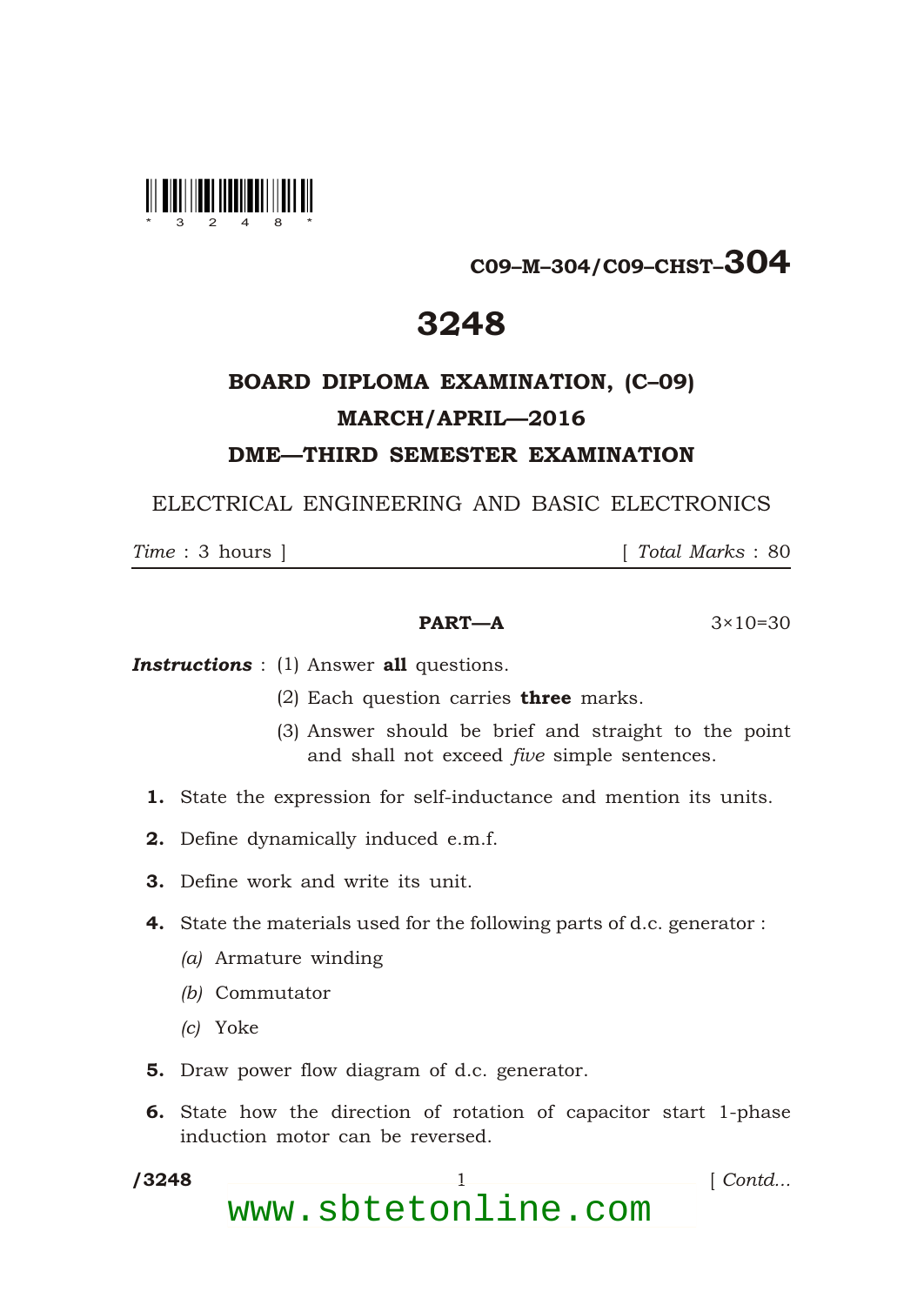- **7.** State the expression for power in 1-phase a.c. circuit and write the formula for power factor.
- 8. Define capacity of a battery and state its unit.
- 9. How are *p*-type and *n*-type materials formed?
- 10. State the effect of electrical shock and burn.

```
PART—B 10 \times 5 = 50
```
*Instructions* : (1) Answer *any* five questions.

- (2) Each question carries  $ten$  marks.
- (3) Answers should be comprehensive and the criterion for valuation is the content but not the length of the answer.
- 11. The field coil of a d.c. machine has 400 turns and has an initial flux of 0·05 Wb. Calculate the e.m.f. induced in the coil, when—
	- *(a)* the flux is reduced to zero in 0·015 sec;

\*

- *(b)* the flux is reduced to a residual magnetism of 0·01 Wb in 0<sup>.01</sup> sec. 10
- 12. A d.c. long-shunt compound motor takes a current of 30-A from a 230-V d.c. supply. Its armature, series field and shunt field resistances are 0 06 , 0 08 and 115 respectively. Calculate the back e.m.f. of the motor. 10
- 13. *(a)* Explain phase difference in 3-phase system. 5 *(b)* Explain star and delta connections. 5
- 14. *(a)* Draw a neat sketch of welding transformer. 5
	- *(b)* Explain the principle of working of an alternator and mention the relationship between its frequency and speed. 5
- **15.** *(a)* Explain the operation of LED. 5 *(b)* Explain the operation of Zener diode. 5
- /3248 /3248 2 [ *Contd...* www.sbtetonline.com